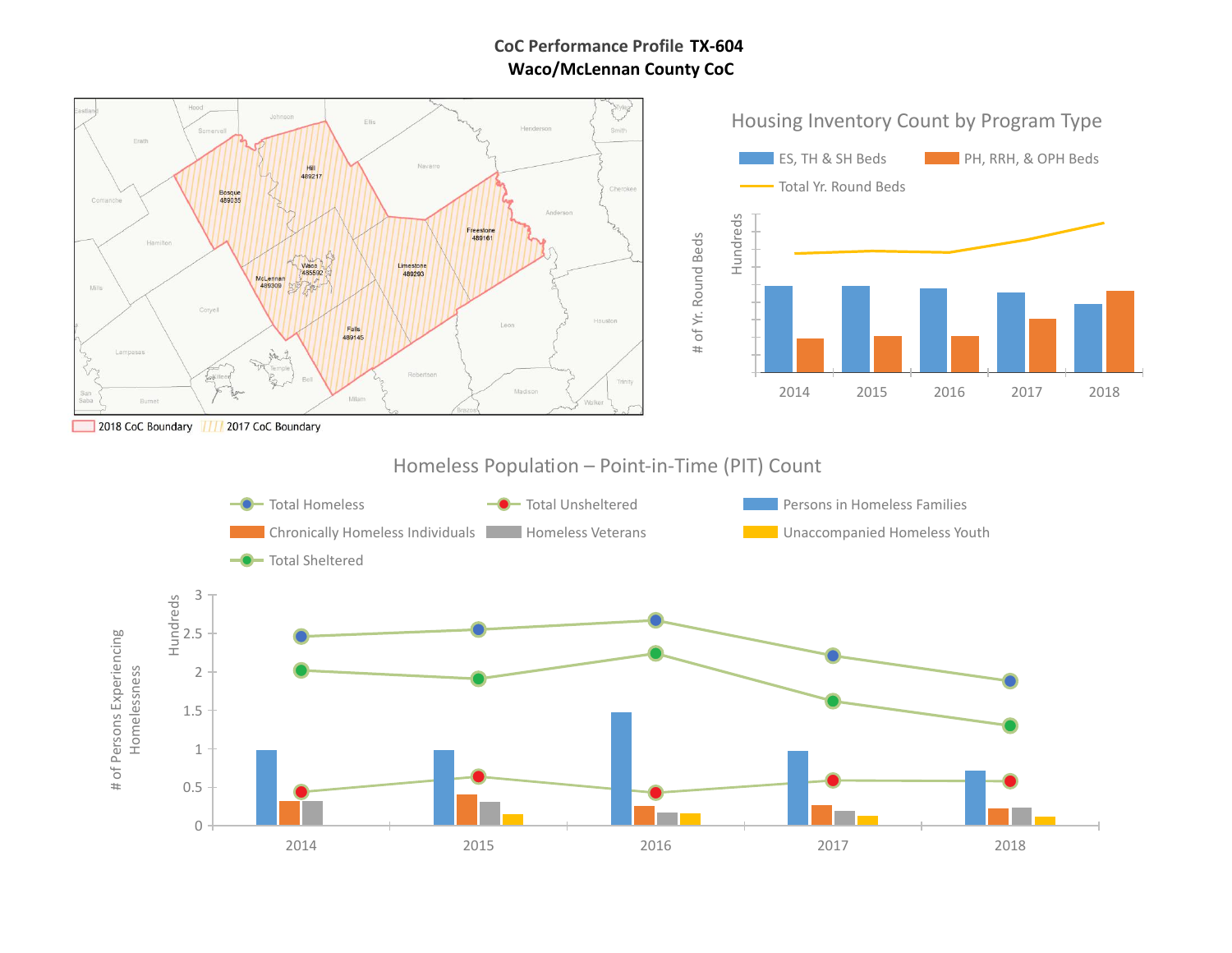# **CoC Performance Profile TX-604 Waco/McLennan County CoC**



**Paragentra Percent Returns in 6mos** Percent Returns in 12mos Percent Returns in 24mos  $\sim$ e<br>
Percentage<br>
<del>E</del><br>
20%<br>
Percentage 35% 30% 25% 20% 15% 10% 5% 0% 2015 2016 2017 2018

Returns to Homelessness Over Time

### Exits to Permanent Housing by Program Type



# Proportion of Housing First Projects by Year



### **Number of Projects by Year**

|                                   | 2016 | 2017 | 2018 |
|-----------------------------------|------|------|------|
| <b>Housing First Projects</b>     |      |      |      |
| <b>Non-Housing First Projects</b> |      |      |      |